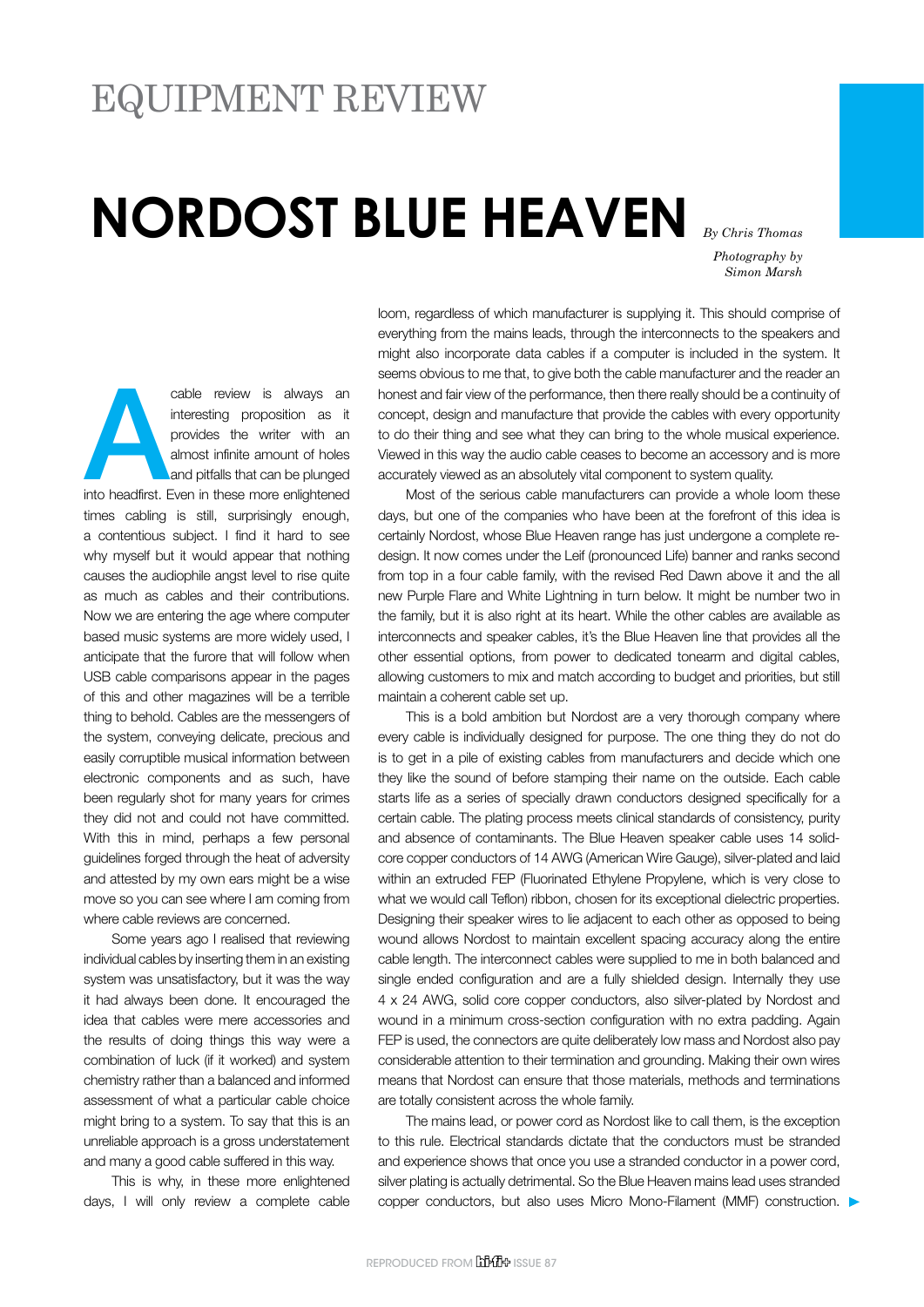

Borrowed from the more expensive cables in the Nordost line, this is confined in the Leif series to just the power cords and digital leads, critical applications in which the company feels it makes the greatest difference. MMF topology means that a thread of FEP is wound around each of the conductors before an FEP sleeve is extruded over them. This reduces the contact between the conductor and the FEP dielectric by more than 80% making them a virtual air dielectric design.

Perhaps no other company have extolled the power cable so exuberantly as Nordost as being the most important in the system and I am sure that many of you will have seen their demonstrations of this at Hi-Fi shows around the world. Having tested the theory myself many times it is something that I wholeheartedly agree with, though I do understand that it is an ideological step too far for many. It is available with a number of plug-types and it is worth mentioning that all Nordost cables are terminated at the factory in the US and cannot be re-terminated anywhere

else if the full performance is to be maintained. Because of this, second-hand offers of one metre interconnects that have been home-fashioned from hackeddown longer lengths are best avoided.

As ever, it is going to take a fair old time to run the whole loom in and even though Nordost's own burn-in machine, used by some of their dealers, can help reduce the wait, for me there is nothing like putting some long, hard hours into the system before making any hasty judgements. The other thing I have found with Nordost cabling is to get it as neatly installed as you can and then leave it alone. Don't move it around and certainly do not coil it. Just leave it be. It is certainly true that Blue Heavens of the past have been slightly glossy tonally, especially when fresh and this has only served to reinforce their undeserved reputation as bright, especially in certain systems that mercilessly exaggerated this. The new cable is quite different, surprisingly so in fact and impeccably balanced with no trace of any tonal lift through the bandwidth at all. What remains is the superb speed and rhythmic delicacy. There is no sense of blurring confusion whatsoever as the music remains assuredly cohesive from top to bottom and under all types of musical duress. When I speak about the speed I also mean the way in which the cable is able to focus its energies so efficiently as if it is carrying no excess fat or artificial weight as a handicap. The sound is always crisp, very transparent with a slight dryness in the bass perhaps. Installed into a dCS CD player, Vitus SS 010 or David Berning Pre One/Quadrature Z amplification driving a pair of Focal Utopia Diablos the Blue Heaven excels at sheer articulation in that it can show you musicianship and style through very small dynamic shifts and contrasts. Compared to a some of the pure solid wound cables I have heard it gives away a small amount in sheer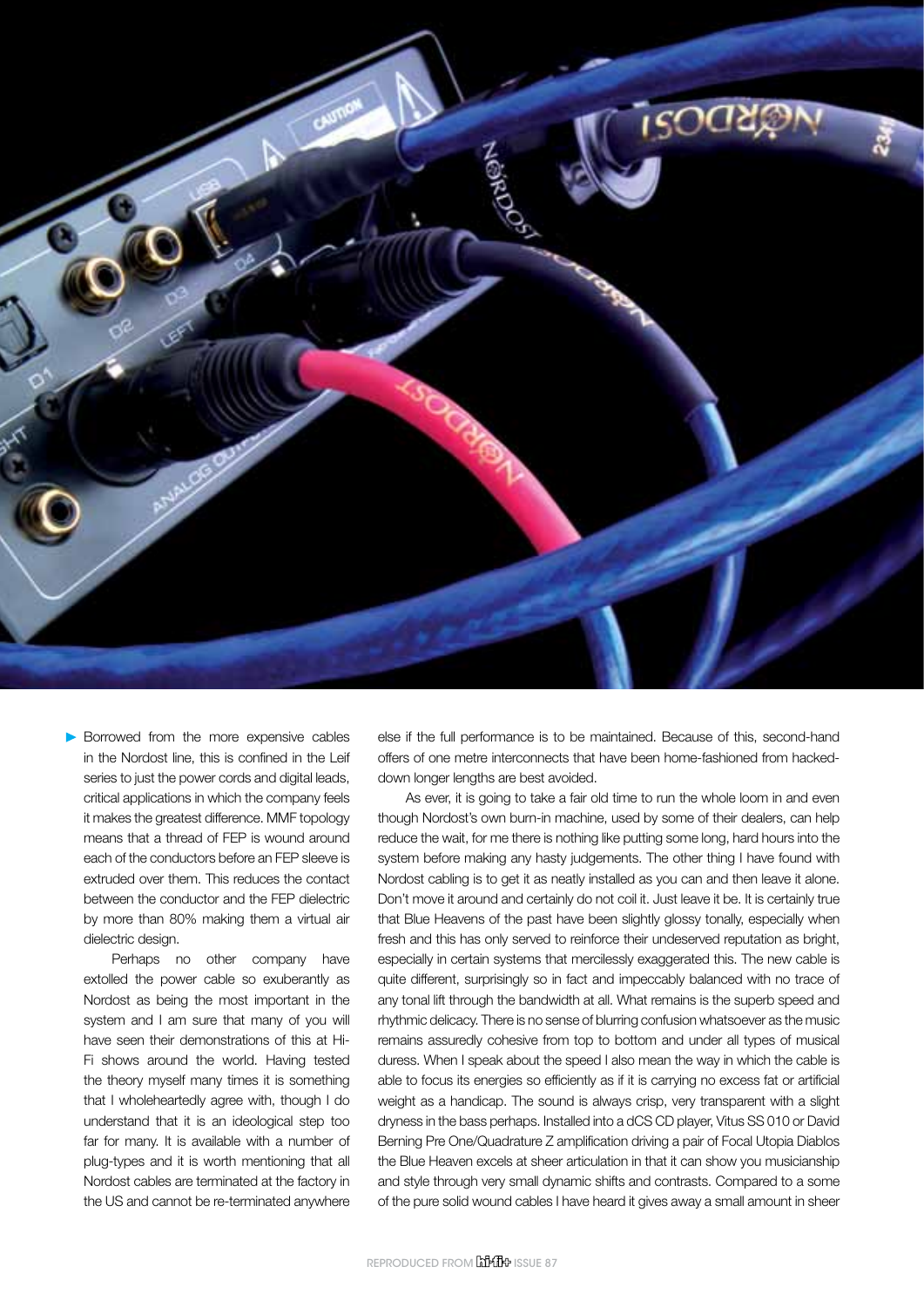## **EQUIPMENT REVIEW / NORDOST BLUE HEA**

## **Technical Specifications**

Blue Heaven Leif Series interconnects: 1.0m pair £259.99 Blue Heaven LS speaker cables: 5.0m pair £954.99 Blue Heaven LS power cords: 1.0m £149.99

Blue Heaven is also available in tonearm cable and data cable configurations plus of course many lengths with various terminations for all applications. Contact dealer for details.

Manufacturer: Nordost Corporation, USA. Email: info@nordost.com

UK Distributor: Atacama Audio Tel: 01455 283251 Url: www.nordost-cables.co.uk



weight and overall scale, but I prefer the leaner and extra delicacy that the Blue Heaven provides plus of course the extra speed of musical delivery and recovery which allows the system to loose energy as fast as it gains it. The Blue Heaven skips through the music with remarkable rhythmic focus and intensity where so many cables seem to wade through.

After about three weeks of daily use the cables began to undergo a change. There was always a slight question mark in my head over their absolute resolving power through the midband and after initially feeling very complimentary of their impeccable balance they seemed to grow a little soft and somewhat dull. But, gradually a new performance level was taking shape and they just grew in sophistication and balance as the weeks rolled by. What emerged was an even livelier cable set than before with an extra edge and clarity to their dynamic resolving power. The system had put on some weight, but in all the right places, drawing the electronics together as a more enjoyable whole with an even better feeling of stability to the musical picture. Now the system was sounding like a single musically focussed unit rather than a collection of expensive components.

One of the interesting things about assessing a cable loom is that you can reverse engineer the process by replacing just one of the cables and listening to the effects it has on the whole. I changed the balanced interconnects that carried the signal from the CD player to the amplifier with a more expensive cable from another manufacturer. If ever any validation was needed for the complete loom approach this was it. I am not saying the system sounded bad. In fact the sound became warmer and fatter, but the rhythmic togetherness and the whole swing and beating pulse of the music had vanished. Now it stuttered along like so many high-end systems I hear. It was certainly impressive hi-fi, but the detailed focus and explicit telling of the musical story was severely compromised. This is where the Blue Heaven and the full loom approach really show its benefits and strengths. The way the system responds as the going gets tough, especially during multiinstrumental passages, is so much better because the cable's influence and uniformity of speed brings a sense of harmony and balance that the mix 'n match approach simply cannot match.

The Blue Heaven seems to me to suggest a slight shift in the Nordost sound and it is a move that I think will give the range a far broader appeal. This is a very sweet set of cables indeed that can offer tonal balance that is just about perfect with a depth, image stability and quietness that you normally only hear in much more expensive models. Combine this with the virtually unique speed and rhythmic delicacy that has always been a hallmark of the Nordost approach and you have a cable that is not as brutal when it comes to exposing system flaws as it once was. Some will still prefer the heavyweight, bigger scale of the multi-strand heavy copper cabling on the market. They will like the warmth and cosy musical weight and punch of those cables as opposed to the Blue Heaven's stunningly articulate and expressive abilities. It is also true that, while the Blue Heaven has notable resolution, the monofilament cables higher up the price scale take this and pure musical transparency to entirely new heights of sophistication. But, for systems of all prices and qualities, the Blue Heaven represents a brilliant solution to an age-old problem and for very reasonable money too. **+**